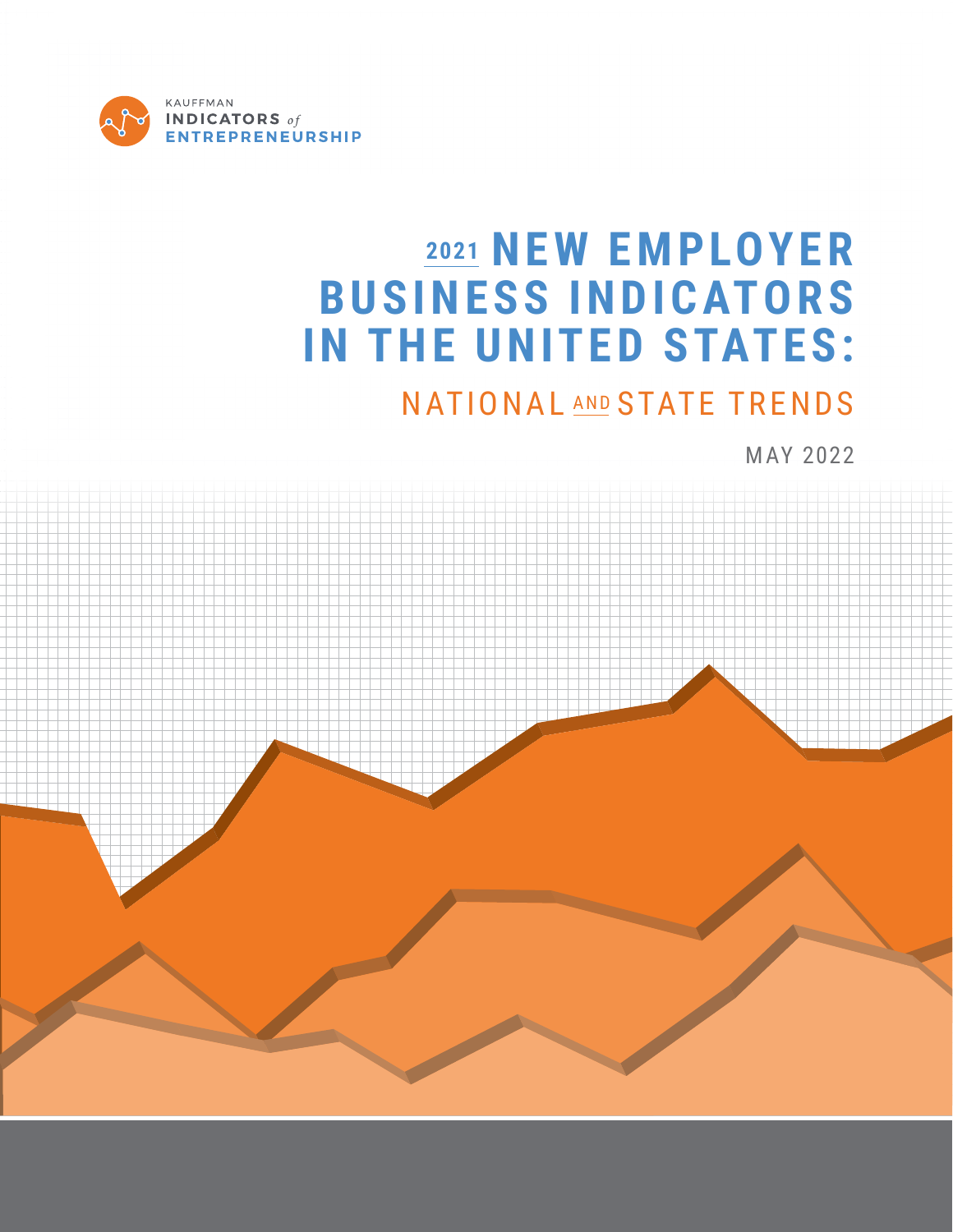#### **CONTRIBUTORS**

Hayden Murray<sup>i</sup> and Jessica Looze<sup>ll</sup>

#### **SPECIAL THANKS**

Lauren Aleshire, Kim Wallace Carlson, Alyse Freilich, Thom Goff, Lacey Graverson, Erin Kenney, Kayla Smalley



Explore the Kauffman Indicators further at: **www.kauffman.org/indicators**  Questions, inquiries/correspondence, and follow up: **indicators@kauffman.org** 

**Suggested citation:** Ewing Marion Kauffman Foundation. (2022). *2021 New Employer Business Indicators in the United States: National and State Trends*, Kauffman Indicators of Entrepreneurship, Kansas City, Missouri.

> <sup>I</sup>program officer, Knowledge Creation and Research, Ewing Marion Kauffman Foundation II director of Knowledge Creation and Research, Ewing Marion Kauffman Foundation

*This is a report published by the Ewing Marion Kauffman Foundation using content and data from multiple sources and external contributors. Every effort has been made to verify the accuracy of the information contained in this report and is believed to be correct as of the publication date. Nonetheless, this material is for informational purposes and you are solely responsible for validating the applicability and accuracy of the information in any use you make of it.*

© 2022, Ewing Marion Kauffman Foundation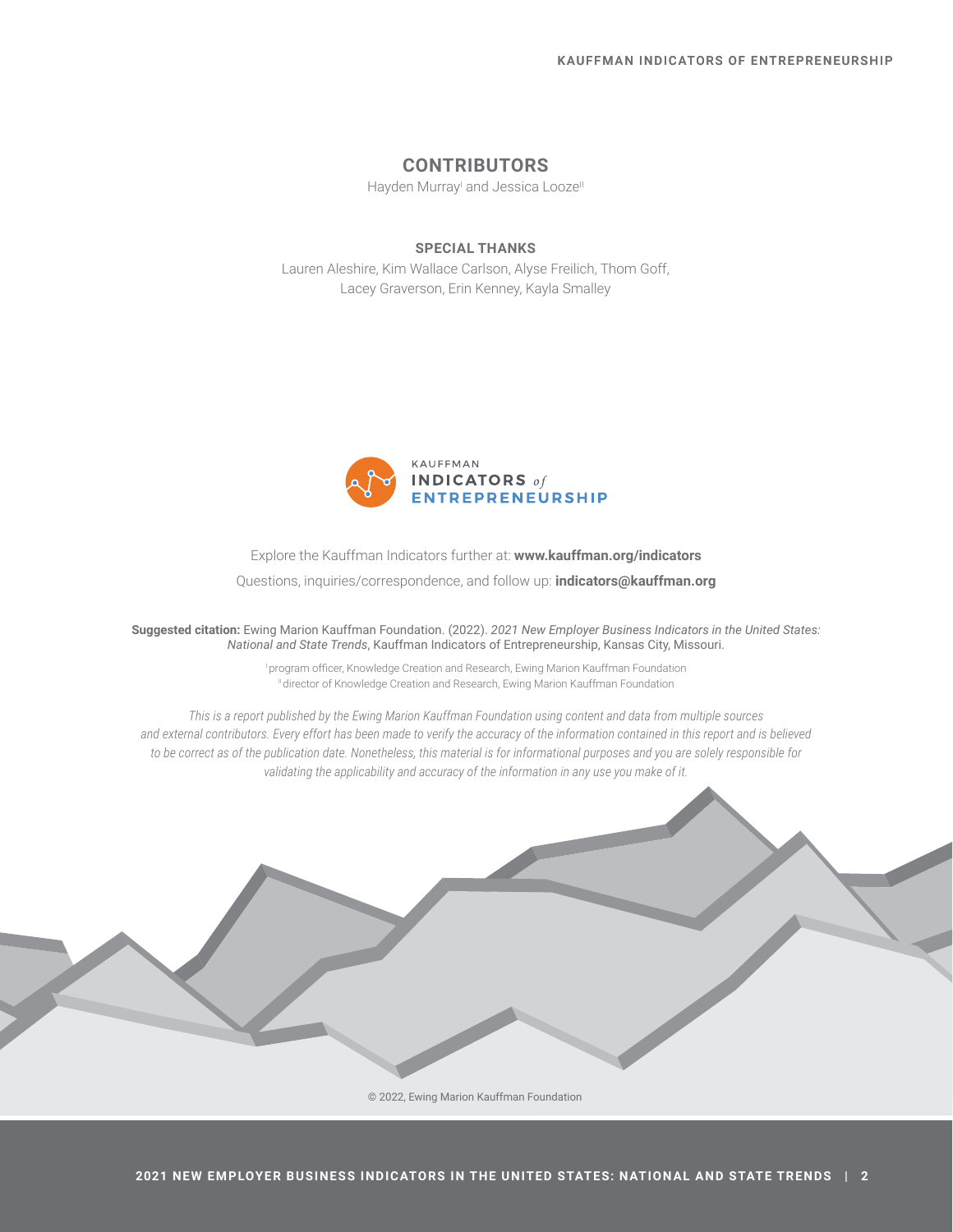## **Key Highlights from New Employer Business Indicators National Trends: 2021**

The unprecedented rise of business applications during the COVID-19 pandemic has raised a number of questions as to what will become of these businesses – whether they become employers, how long it takes them to do so, and how new employer businesses are shaping the landscape of employer firms across the nation. In this report, we discuss findings from the Kauffman New Employer Business Indicators, which examine trends in the emergence of these businesses, their representation in the population and among all firms, and the time it takes these businesses to become employers.

The **Kauffman New Employer Business Indicators** include four indicators and a summary index:

- **1. Rate of new employer business actualization** the share of business applications that become employers within two years of filing an application. In 2021, the national rate of new employer business actualization was 9.16%, meaning that for every 100 new business applications, about 9 of these became employers within two years.
- **2. Rate of new employer businesses** the number of startups that become new employers for every 100 people. In 2021, the national rate of new employer businesses was 0.15, meaning that approximately 150 new employer businesses were formed for every 100,000 people.
- **3. New employer business velocity** the average amount of time, in quarters, that passes between filing a business application and hiring a first employee among those businesses that become employers within the first two years. New employer business velocity for the U.S. in 2017 was 2.06, meaning that it took new employer businesses, on average, 2.06 quarters, or roughly 6 months, from the time they filed a business application to the time they hired their first employee.
- **4. Employer business newness** new employer businesses as a share of all employer firms. Employer business newness in 2019 was 6.98%, meaning that new employers were about 7% of all employer firms.

**New Employer Business Actualization Speed (NEBAS) Index** – reflects both the emergence (actualization) and speed (velocity) of new employer businesses. The NEBAS Index for 2017 for the U.S. was 0.70.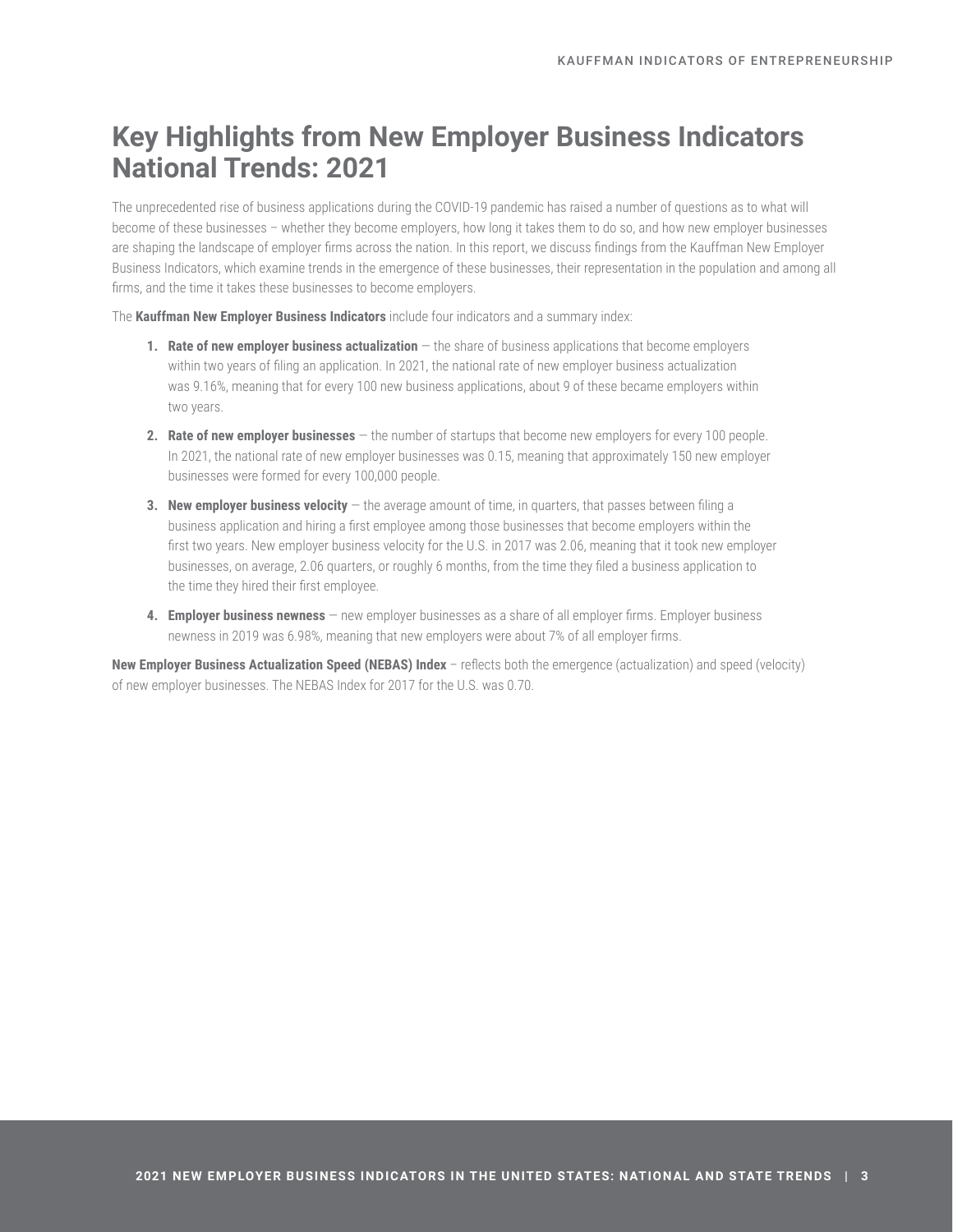## **New Employer Business Indicators**

The Kauffman New Employer Business Indicators series explores attributes of new employer businesses in order to track and facilitate greater understanding of trends related to these firms. The indicators are constructed using publicly available data from three administrative data sources: the Business Formation Statistics, Business Dynamics Statistics, and Population Estimates Program. These sources include data both on people and on new and established businesses at the county, state, and national level, and include projected data for some years.<sup>1</sup>

#### **What is a new employer business?**

The Kauffman New Employer Business Indicators define a *new employer business* as a business startup that hires an employee within the first two years after filing a business application. Research shows that most businesses that end up hiring employees do so within the first few years.<sup>2</sup>

This series includes four indicators and a summary index:

- **1. Rate of new employer business actualization** the share of business applications that become employers within two years of filing an application.<sup>3</sup>
- **2. Rate of new employer businesses** the number of startups that become new employers for every 100 people.
- **3. New employer business velocity** the average amount of time, in quarters, that passes between filing a business application and hiring a first employee, among those businesses that become employers within the first two years.
- **4. Employer business newness**  new employer businesses as a share of all employer firms.

**New Employer Business Actualization Speed (NEBAS) Index** – reflects both the emergence (actualization) and speed (velocity) of new employer businesses.

1 For more details on the construction of these indicators see Howe, T. and Desai, S. (2021).

3. See Fairlie, R. and Miranda, J. (2016).

<sup>2.</sup> A business is considered to have hired a first employee within the first two years if they have made a first payroll within the first eight quarters after filing for an application.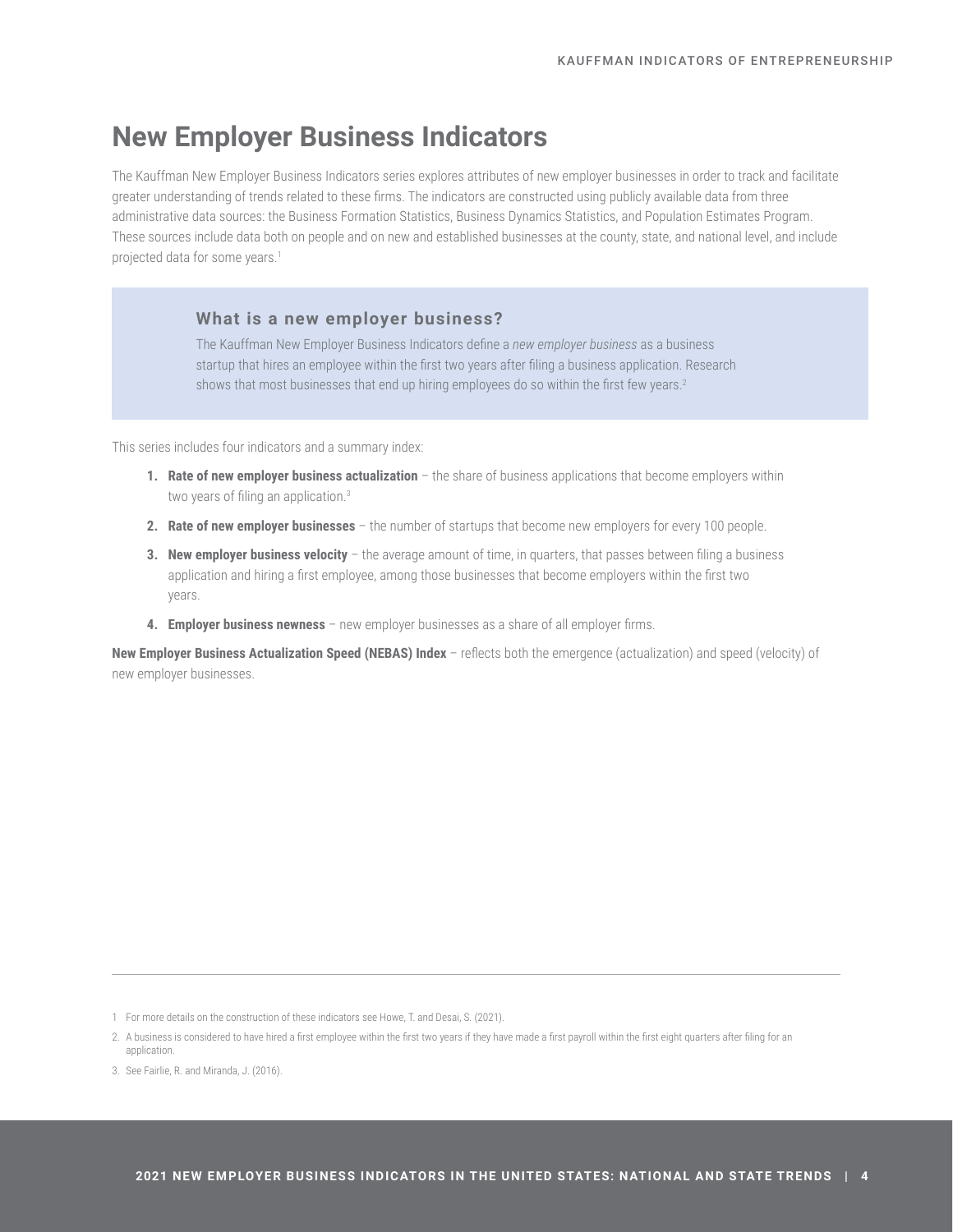## **RATE OF NEW EMPLOYER BUSINESS ACTUALIZATION**

The share of business applications that become employers within two years of filing an application.

#### **National Trends**

In 2021, the national rate of new employer business actualization was 9.16%, meaning that for every 100 new business applications, about 9 of these became employers within two years. There has been a downward trend in the rate of new business actualization in the U.S. since 2005, although the rate of new employer business actualization increased slightly from 2020 to 2021. The rate of new employer business actualization was 9.05% in 2020, the lowest level among all of the years that data are available.



#### FIGURE 1 **RATE OF NEW EMPLOYER BUSINESS ACTUALIZATION, UNITED STATES (2005–2021)**

#### **State Trends**

At the state level, the rate of new employer business actualization in 2021 ranged from a high of 15.57% in Maine to a low of 5.36% in Louisiana. The median rate of new employer business actualization in 2021 was 9.37% in Wisconsin.

The range of the rate of new employer business actualization across states between 2005 and 2021 has been fairly consistent. The minimum, maximum, and median rates for each year have been on a downward trend since 2005.



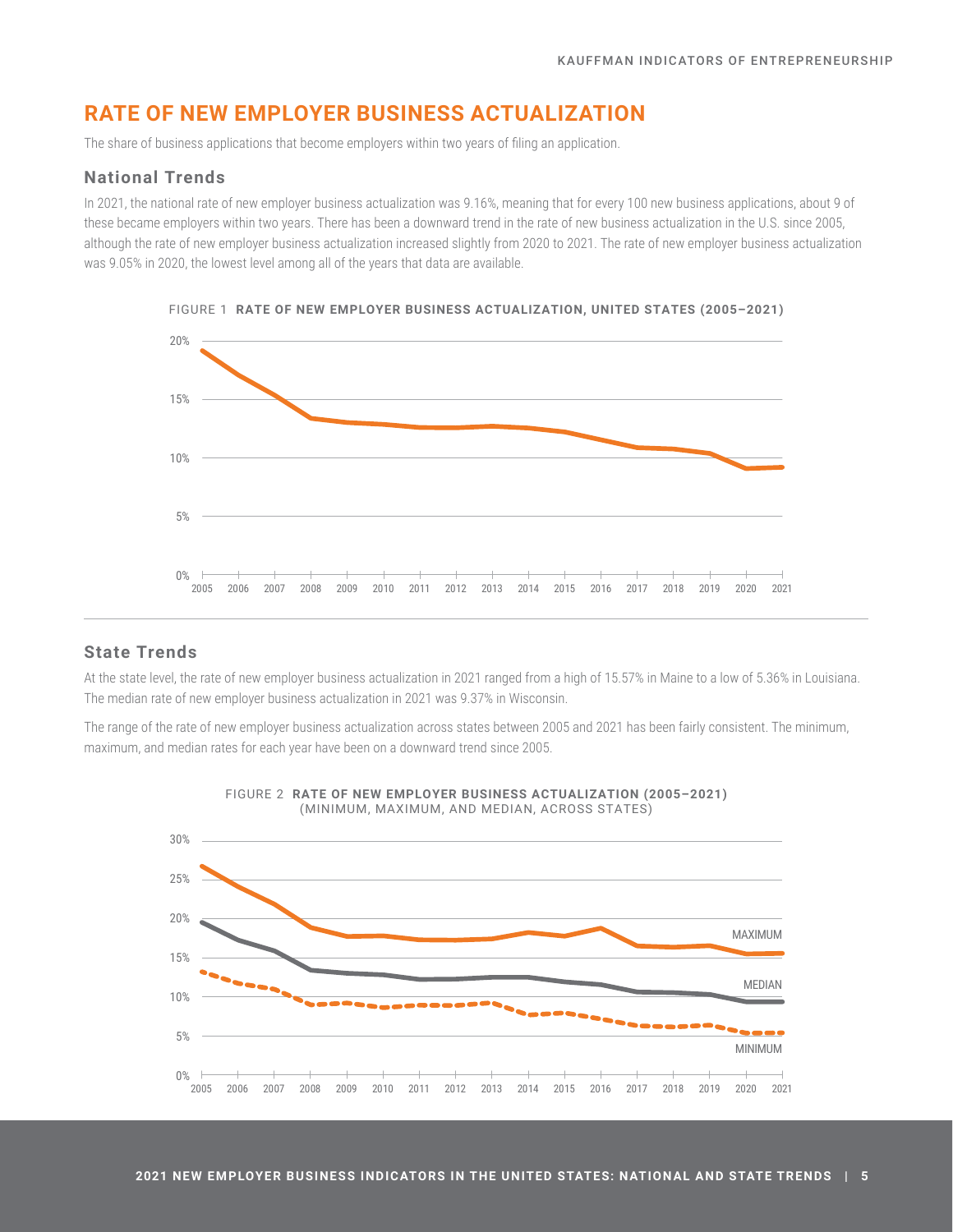## **RATE OF NEW EMPLOYER BUSINESSES**

The number of startups that become new employers for every 100 people.

#### **National Trends**

In 2021, the national rate of new employer businesses was 0.15 per 100 people, meaning that there were approximately 150 new employer businesses for every 100,000 people. This reflects an increase from 0.12 in 2020. Looking at the long-term trends, the rate of new employer businesses decreased between 2005 and 2009; there was little change between 2010 and 2014; and there has been an increase since 2016.





#### **State Trends**

At the state level, the rate of new employer businesses in 2021 ranged from a high of 0.40 in Wyoming to a low of 0.07 in West Virginia. The median rate of new employer businesses in 2021 was 0.13 in North Dakota. Every state had an increase in the rate of new employer businesses from 2020 to 2021.

The range of the rate of new employer businesses across states converged between 2005 and 2008 and then was fairly steady between 2009 and 2016. Since 2017, the range of the rate of new employer businesses has been increasing. The minimum, maximum, and median rates for each year were on a downward trend between 2005 and 2008, remained mostly steady between 2009 and 2016, and have been increasing since 2017.



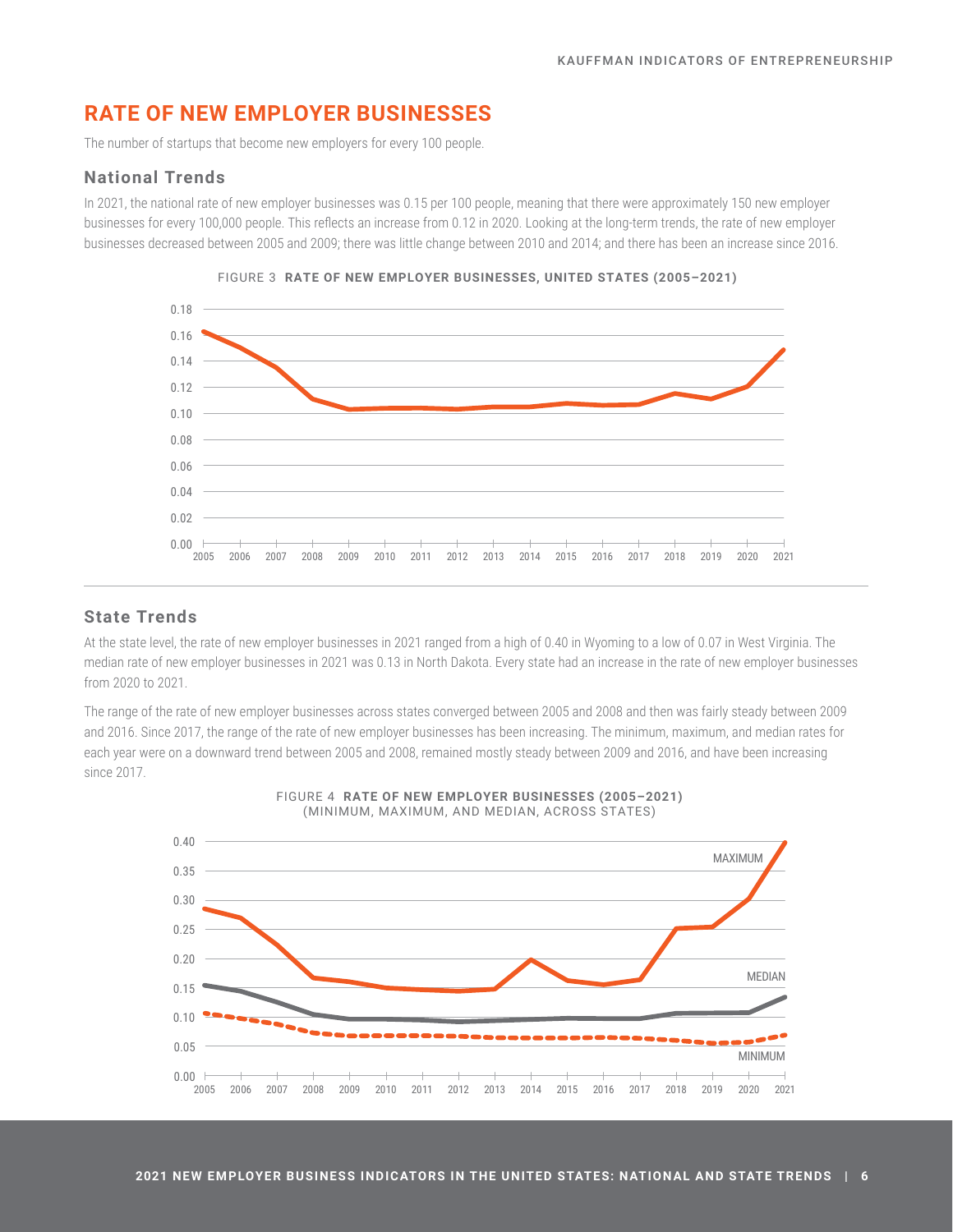## **NEW EMPLOYER BUSINESS VELOCITY**

The average amount of time, in quarters, that passes between filing a business application and hiring a first employee, among those businesses that become employers within the first two years. A lower velocity value indicates less time to becoming an employer.

#### **National Trends**

New employer business velocity for the U.S. in 2017 was 2.06, meaning that it took new employer businesses, on average, 2.06 quarters, or roughly 6 months, from the time they filed a business application to the time they hired their first employee. New employer business velocity has increased over time, rising from about 1.5 quarters in 2005 to more than 2 quarters in 2017, indicating it is generally taking new employer businesses longer to hire their first employee.



FIGURE 5 **NEW EMPLOYER BUSINESS VELOCITY, UNITED STATES (2005–2017)**

#### **State Trends**

At the state level, new employer business velocity in 2017 ranged from a high of 2.29 in Delaware to a low of 1.72 in Iowa. The median new employer business velocity was 2.00 in Minnesota.

The range of new employer business velocity has been fairly steady between 2005 and 2017. The minimum, maximum, and median values for each year have been on an upward trend since 2005, meaning that hiring a first employee among new employer businesses is generally taking longer.



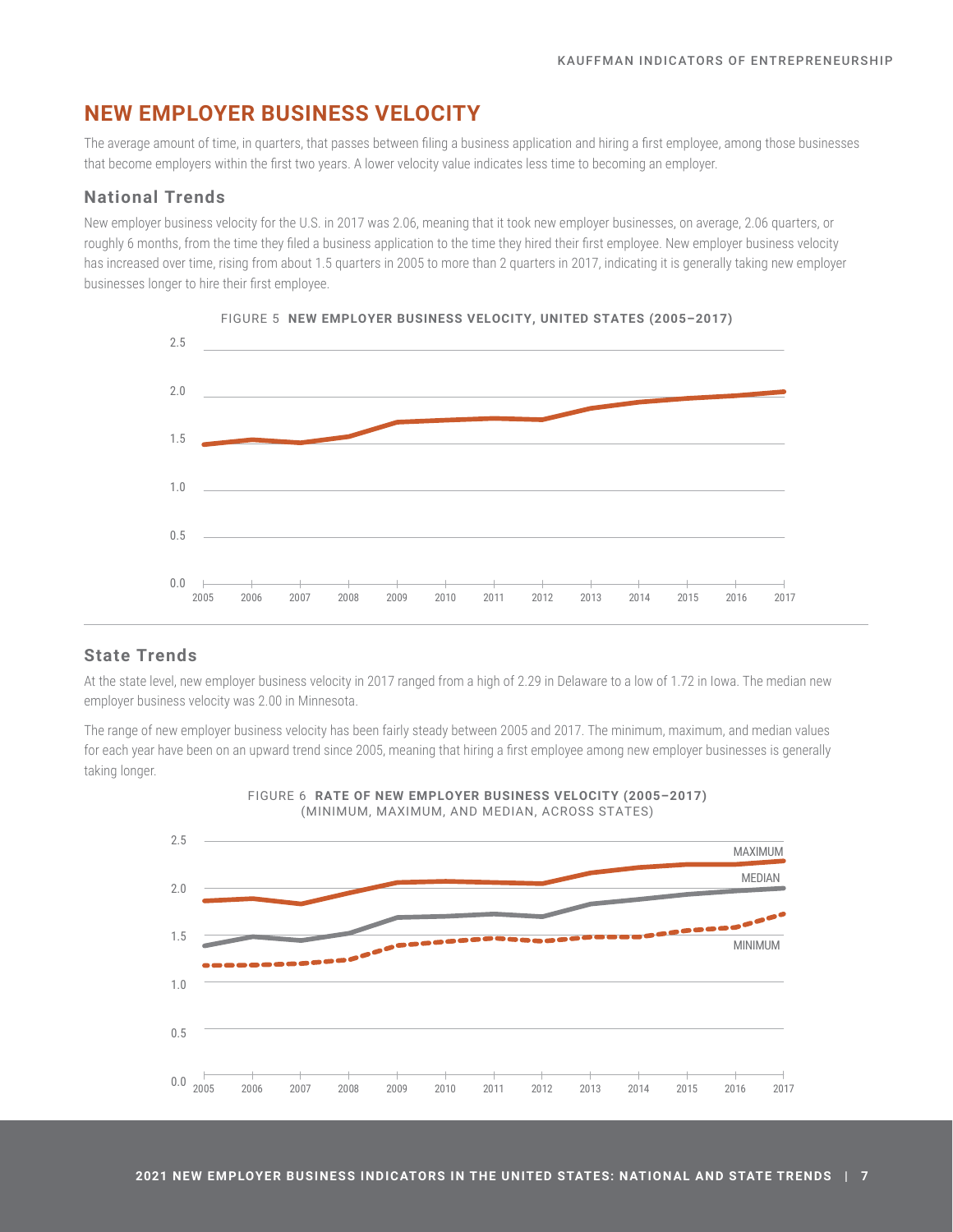## **EMPLOYER BUSINESS NEWNESS**

New employer businesses as a share of all employer firms.

#### **National Trends**

In 2019, employer business newness in the U.S. was 7.0%, meaning that about 7% of all firms were new employer businesses. Employer business newness decreased between 2006 and 2010, remained relatively steady between 2011 and 2016, and has been increasing since 2017.





#### **State Trends**

At the state level, employer business newness in 2019 ranged from a high of 9.2% in Wyoming to a low of 4.3% in Vermont. The median employer business newness was 6.0% in Illinois. The share of all firms that were new employer businesses increased between 2018 and 2019 for every state except Iowa and Utah (among the 41 states with data in both 2018 and 2019).

The range of employer business newness converged between 2006 and 2009 and has been relatively steady since 2010. The minimum, maximum, and median values for each year were all on a downward trend between 2006 and 2009. Between 2010 and 2018, there was little change in these values. Between 2018 and 2019, the median increased slightly from 5.8% to 6.0%.

FIGURE 8 **EMPLOYER BUSINESS NEWNESS (2006–2019)**



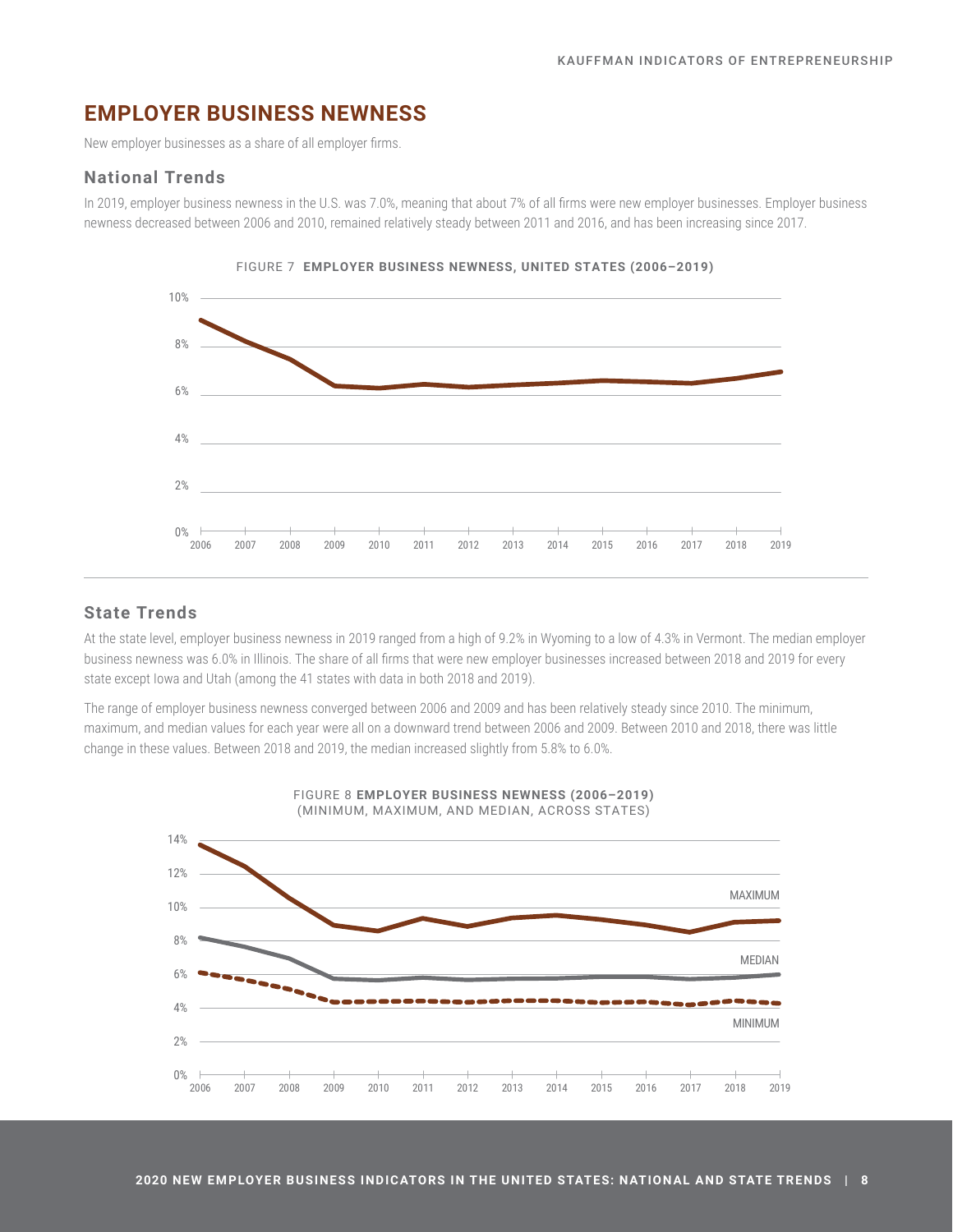## **NEW EMPLOYER BUSINESS ACTUALIZATION SPEED (NEBAS) INDEX**

Reflects both the emergence (actualization) and speed (velocity) of new employer businesses.

#### **National Trends**

The NEBAS Index for 2017 for the U.S. was 0.70. Overall, the NEBAS Index has been declining since 2005.



#### **State Trends**

At the state level, the NEBAS Index in 2017 ranged from a high of 0.82 in Washington to a low of 0.57 in Delaware. The median NEBAS Index was 0.72 in New Mexico. The NEBAS Index decreased between 2016 and 2017 for every state except Iowa, Idaho, and Nevada (among the 39 states with data in both 2016 and 2017).

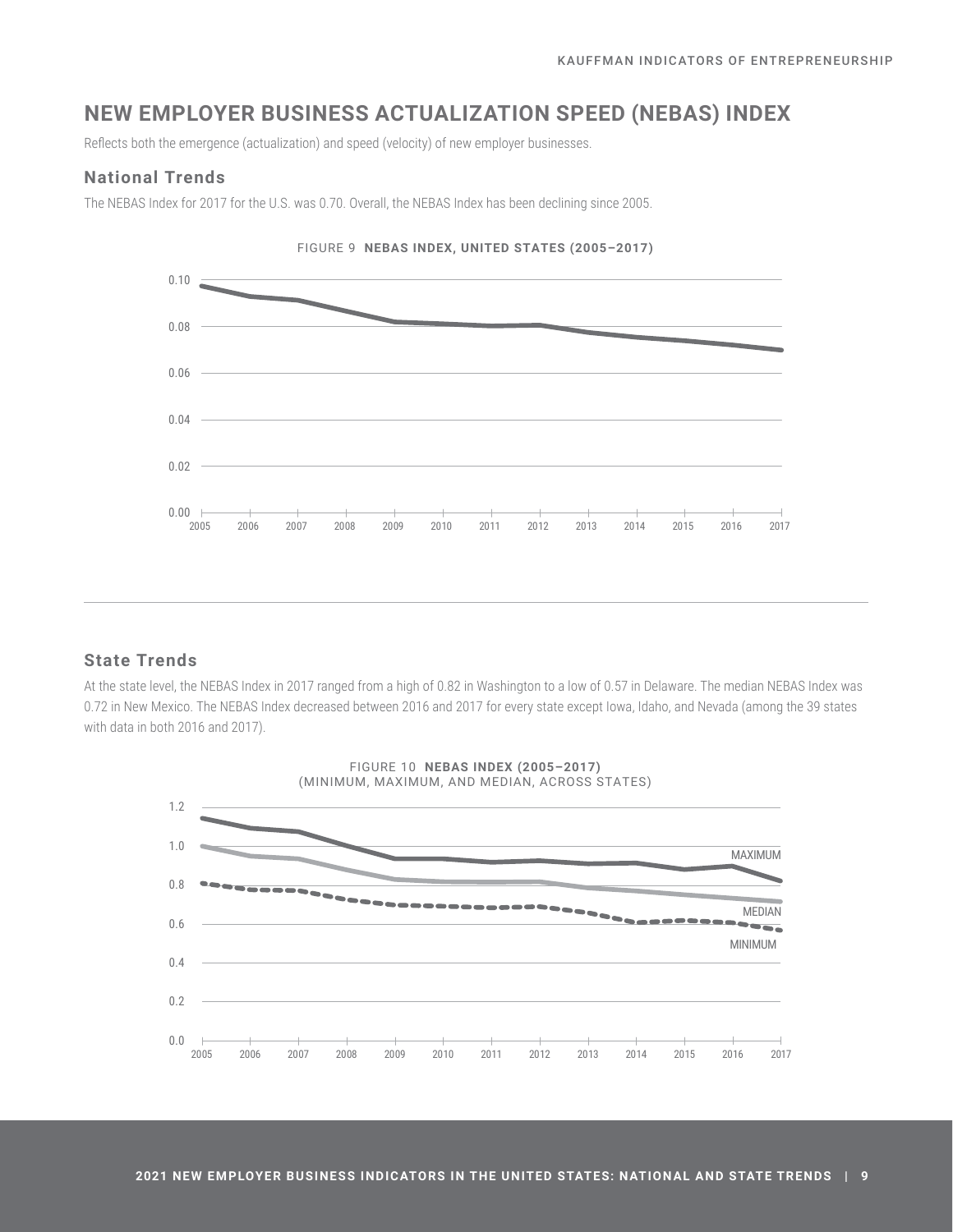## **Conclusion**

Taken together, these trends illustrate that throughout the past decade and a half, we have seen an overall decline in the share of new business applications that end up becoming a new employer business. Absolute numbers of business applications have been increasing in recent years, and we saw a particularly large spike beginning in the late spring of 2020.<sup>4</sup> Yet, compared to years past, a smaller share of these applications is resulting in businesses that make a first hire within the first two years. It is interesting to note, however, that the rate of new employer business actualization actually rose a bit between 2020 and 2021.

Among those new businesses that do become employers, the time it takes to hire a first employee has been increasing. There are a number of possible reasons for this, including the emergence of new technologies and tools, the rising costs of employee benefits such as health care, and the rise of alternative work arrangements, such as gig work.<sup>5</sup> Job creation has been a hallmark of new business creation in the U.S., but the number of jobs created by startups has been declining in recent years.<sup>6</sup>

These indicators do show some recent upward trends related to new employer businesses in the U.S., however. Beginning in 2016, we have seen an increase in the number of new employer businesses per 100 people. We have also seen a recent increase in the share of employer firms in the U.S. that is made up of new employer businesses – though this share is still lower than it was in 2006. It is important to note that because these indicators for recent years are based on projections from the U.S. Census Bureau, given the volatility surrounding entrepreneurial activity during the COVID-19 pandemic, it will be important to continue to track these trends and others related to new employer businesses to more fully understand the landscape of entrepreneurial activity across the U.S.

4. See Andersen and Murray (2022).

5. See Ewing Marion Kauffman Foundation (2020b).

6. See Fairlie, R. (2022).

7. Howe and Desai (2021).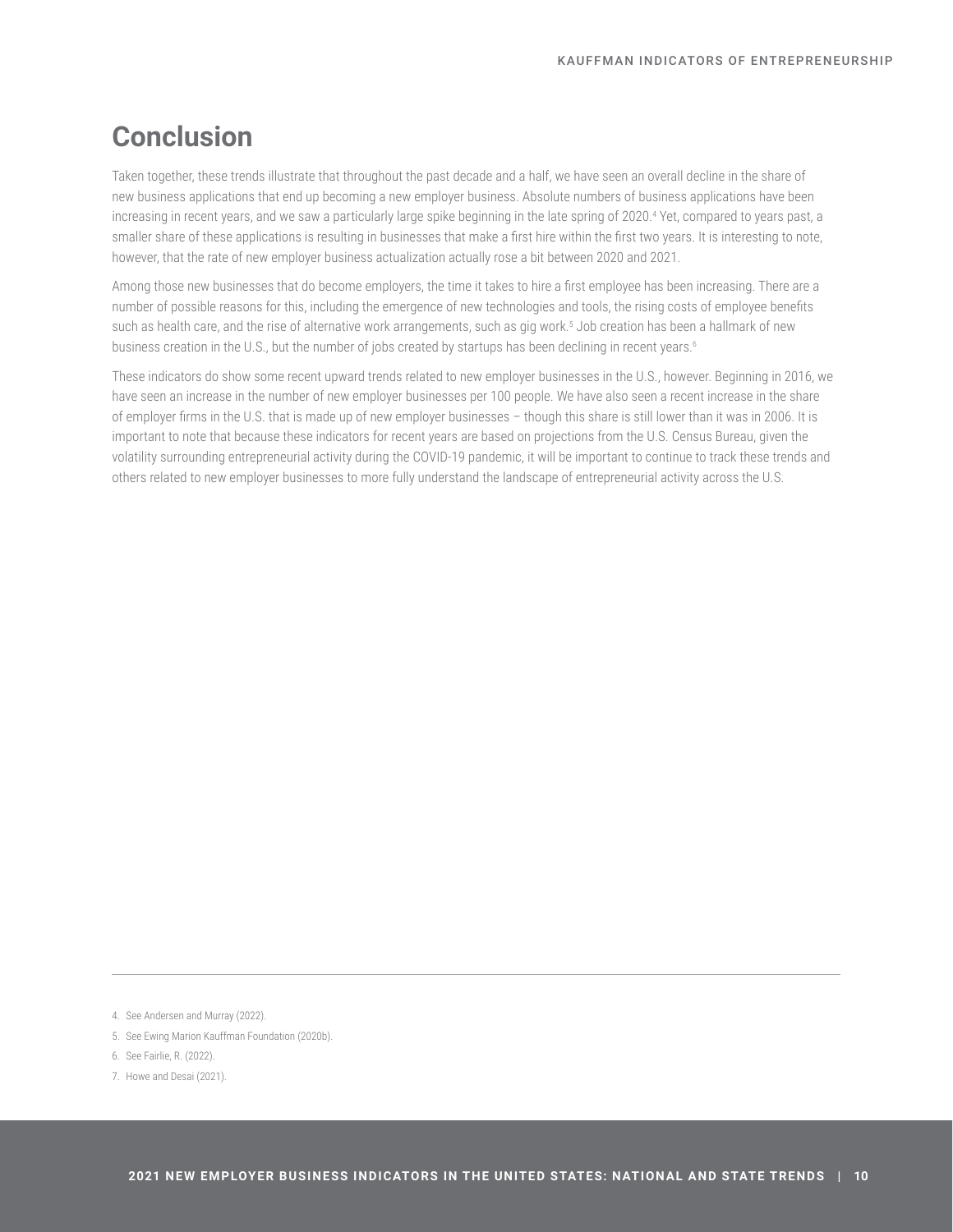## **REFERENCES**

- Andersen, K. and Murray, H. (2022). New business applications during the COVID-19 pandemic. Ewing Marion Kauffman Foundation: Kansas City.
- Ewing Marion Kauffman Foundation. (2020). How quickly do entrepreneurs hire? New employer business velocity across states 2005–2014, Trends in Entrepreneurship, No. 3, Kansas City, Missouri.
- Fairlie, Robert (2022). *National Report on Early-Stage Entrepreneurship in the United States: 2021*, Kauffman Indicators of Entrepreneurship, Ewing Marion Kauffman Foundation: Kansas City.
- Fairlie, R. and Miranda, J. (2016). Taking the leap: The determinants of entrepreneurs hiring their first employee, NBER Working Paper No. 22428.
- Howe, T. and Desai, S. (2021). New Employer Business Trends: A Methodological Note, Ewing Marion Kauffman Foundation: Kansas City.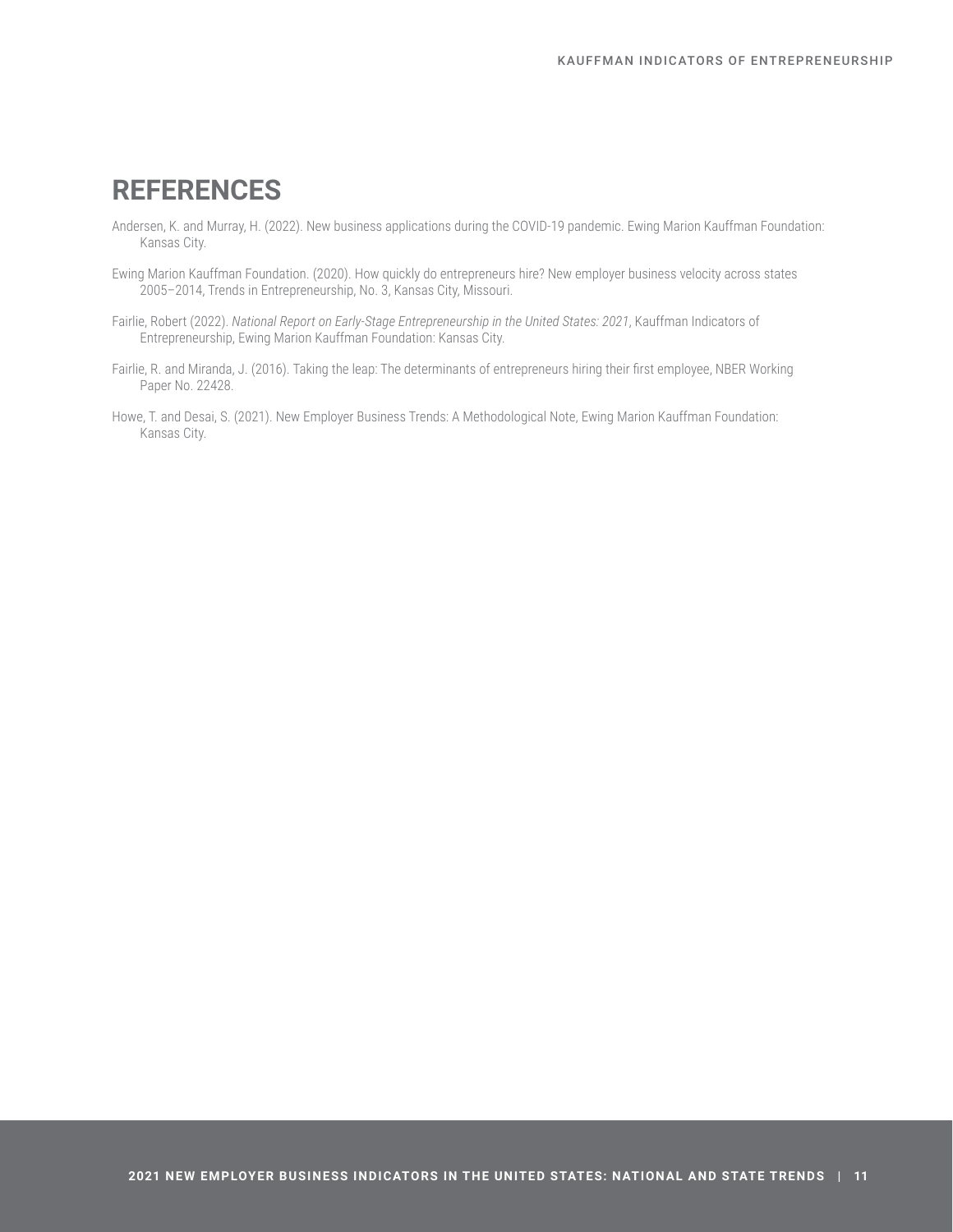| <b>TABLE 1</b>                 |                                                                                            | 2021 NEW EMPLOYER BUSINESS INDICATORS: NATIONAL and STATE            |                                                                     |                                                                |                              |  |  |
|--------------------------------|--------------------------------------------------------------------------------------------|----------------------------------------------------------------------|---------------------------------------------------------------------|----------------------------------------------------------------|------------------------------|--|--|
| <b>STATE</b>                   | <b>RATE OF NEW</b><br><b>EMPLOYER</b><br><b>BUSINESS</b><br><b>ACTUALIZATION</b><br>(2021) | <b>RATE OF</b><br><b>NEW EMPLOYER</b><br><b>BUSINESSES</b><br>(2021) | <b>NEW EMPLOYER</b><br><b>BUSINESS</b><br><b>VELOCITY</b><br>(2017) | <b>EMPLOYER</b><br><b>BUSINESS</b><br><b>NEWNESS</b><br>(2019) | <b>NEBAS INDEX</b><br>(2017) |  |  |
| <b>United States</b>           | 9.16%                                                                                      | 0.15                                                                 | 2.06                                                                | 6.98%                                                          | 0.70                         |  |  |
| Alabama                        | 7.89%                                                                                      | 0.12                                                                 | 1.90                                                                | 5.69%                                                          | 0.72                         |  |  |
| <b>Alaska</b>                  | 12.79%                                                                                     | 0.14                                                                 | $\star$                                                             | 6.98%                                                          | $\star$                      |  |  |
| Arizona                        | 9.38%                                                                                      | 0.15                                                                 | 2.19                                                                | 7.62%                                                          | 0.65                         |  |  |
| <b>Arkansas</b>                | 9.85%                                                                                      | 0.14                                                                 | 1.78                                                                | 6.29%                                                          | 0.78                         |  |  |
| California                     | 12.75%                                                                                     | 0.17                                                                 | 2.04                                                                | 8.10%                                                          | 0.76                         |  |  |
| Colorado                       | 9.08%                                                                                      | 0.17                                                                 | 2.12                                                                | 7.48%                                                          | 0.68                         |  |  |
| <b>Connecticut</b>             | 8.06%                                                                                      | 0.11                                                                 | 2.06                                                                | 4.69%                                                          | 0.67                         |  |  |
| <b>Delaware</b>                | 6.05%                                                                                      | 0.27                                                                 | 2.29                                                                | 8.91%                                                          | 0.57                         |  |  |
| <b>District of</b><br>Columbia | 5.92%                                                                                      | 0.15                                                                 | $\star$                                                             | 5.09%                                                          | $\star$                      |  |  |
| Florida                        | 7.33%                                                                                      | 0.21                                                                 | 2.26                                                                | 8.11%                                                          | 0.61                         |  |  |
| Georgia                        | 6.12%                                                                                      | 0.18                                                                 | 2.16                                                                | 7.55%                                                          | 0.62                         |  |  |
| <b>Hawaii</b>                  | 7.25%                                                                                      | 0.10                                                                 | $\star$                                                             | 5.12%                                                          | $\star$                      |  |  |
| Idaho                          | 13.84%                                                                                     | 0.21                                                                 | 1.85                                                                | 9.16%                                                          | 0.82                         |  |  |
| <b>Illinois</b>                | 9.03%                                                                                      | 0.14                                                                 | 2.13                                                                | 5.98%                                                          | 0.69                         |  |  |
| Indiana                        | 8.66%                                                                                      | 0.11                                                                 | 1.99                                                                | 5.31%                                                          | 0.71                         |  |  |
| lowa                           | 11.71%                                                                                     | 0.11                                                                 | 1.72                                                                | 5.15%                                                          | 0.81                         |  |  |
| <b>Kansas</b>                  | 10.98%                                                                                     | 0.11                                                                 | 1.78                                                                | 5.32%                                                          | 0.79                         |  |  |
| <b>Kentucky</b>                | 9.29%                                                                                      | 0.10                                                                 | 1.83                                                                | 5.56%                                                          | 0.75                         |  |  |
| Louisiana                      | 5.36%                                                                                      | 0.12                                                                 | 2.06                                                                | 5.14%                                                          | 0.64                         |  |  |
| <b>Maine</b>                   | 15.57%                                                                                     | 0.15                                                                 | $\star$                                                             | 5.84%                                                          | $\star$                      |  |  |
| Maryland                       | 6.47%                                                                                      | 0.12                                                                 | 2.27                                                                | 5.57%                                                          | 0.59                         |  |  |
| <b>Massachusetts</b>           | 12.13%                                                                                     | 0.13                                                                 | 1.97                                                                | 6.10%                                                          | 0.76                         |  |  |
| Michigan                       | 7.22%                                                                                      | 0.11                                                                 | 2.04                                                                | 5.36%                                                          | 0.68                         |  |  |
| <b>Minnesota</b>               | 10.96%                                                                                     | 0.12                                                                 | 2.00                                                                | 5.43%                                                          | 0.73                         |  |  |
| <b>Mississippi</b>             | 5.51%                                                                                      | 0.12                                                                 | 1.78                                                                | 5.30%                                                          | 0.71                         |  |  |
| <b>Missouri</b>                | 9.74%                                                                                      | 0.13                                                                 | 1.81                                                                | 6.13%                                                          | 0.76                         |  |  |
| <b>Montana</b>                 | 12.17%                                                                                     | 0.21                                                                 | 1.93                                                                | 6.62%                                                          | 0.77                         |  |  |
| <b>Nebraska</b>                | 13.27%                                                                                     | 0.13                                                                 | 1.79                                                                | 5.61%                                                          | 0.81                         |  |  |
| Nevada                         | 8.83%                                                                                      | 0.19                                                                 | 2.15                                                                | 9.11%                                                          | 0.65                         |  |  |
| <b>New Hampshire</b>           | 12.04%                                                                                     | 0.12                                                                 | 1.82                                                                | 5.16%                                                          | 0.77                         |  |  |
| <b>New Jersey</b>              | 8.05%                                                                                      | 0.14                                                                 | 2.18                                                                | 6.02%                                                          | 0.64                         |  |  |
| <b>New Mexico</b>              | 9.05%                                                                                      | 0.10                                                                 | 1.97                                                                | 5.70%                                                          | 0.72                         |  |  |
| <b>New York</b>                | 9.99%                                                                                      | 0.16                                                                 | 2.18                                                                | 6.43%                                                          | 0.68                         |  |  |
| <b>North Carolina</b>          | 9.84%                                                                                      | 0.16                                                                 | 1.97                                                                | 7.04%                                                          | 0.73                         |  |  |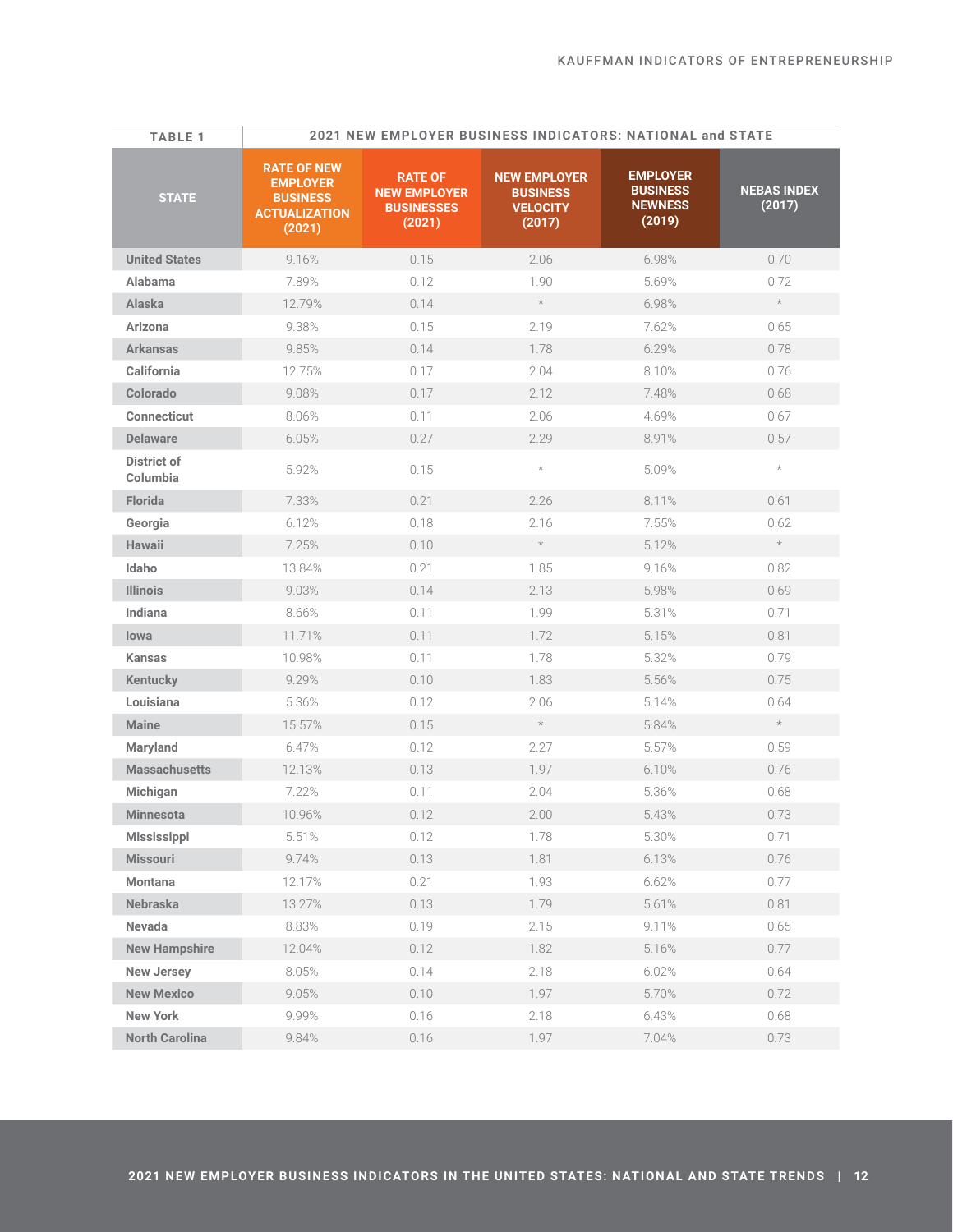| <b>TABLE 1</b>        | 2021 NEW EMPLOYER BUSINESS INDICATORS: NATIONAL and STATE                                  |                                                                      |                                                                     |                                                                |                              |  |
|-----------------------|--------------------------------------------------------------------------------------------|----------------------------------------------------------------------|---------------------------------------------------------------------|----------------------------------------------------------------|------------------------------|--|
| <b>STATE</b>          | <b>RATE OF NEW</b><br><b>EMPLOYER</b><br><b>BUSINESS</b><br><b>ACTUALIZATION</b><br>(2021) | <b>RATE OF</b><br><b>NEW EMPLOYER</b><br><b>BUSINESSES</b><br>(2021) | <b>NEW EMPLOYER</b><br><b>BUSINESS</b><br><b>VELOCITY</b><br>(2017) | <b>EMPLOYER</b><br><b>BUSINESS</b><br><b>NEWNESS</b><br>(2019) | <b>NEBAS INDEX</b><br>(2017) |  |
| <b>North Dakota</b>   | 13.00%                                                                                     | 0.13                                                                 | $\star$                                                             | 5.45%                                                          | $\star$                      |  |
| Ohio                  | 7.58%                                                                                      | 0.10                                                                 | 2.05                                                                | 4.90%                                                          | 0.67                         |  |
| Oklahoma              | 8.99%                                                                                      | 0.13                                                                 | 1.95                                                                | 6.49%                                                          | 0.72                         |  |
| Oregon                | 13.13%                                                                                     | 0.15                                                                 | 1.90                                                                | 6.84%                                                          | 0.79                         |  |
| Pennsylvania          | 9.55%                                                                                      | 0.12                                                                 | 2.15                                                                | 5.14%                                                          | 0.67                         |  |
| <b>Rhode Island</b>   | 13.28%                                                                                     | 0.14                                                                 | $\star$                                                             | 5.84%                                                          | $\star$                      |  |
| <b>South Carolina</b> | 8.44%                                                                                      | 0.16                                                                 | 2.06                                                                | 6.74%                                                          | 0.70                         |  |
| <b>South Dakota</b>   | 14.06%                                                                                     | 0.16                                                                 | $\star$                                                             | 5.58%                                                          | $\star$                      |  |
| <b>Tennessee</b>      | 9.18%                                                                                      | 0.12                                                                 | 1.83                                                                | 6.56%                                                          | 0.76                         |  |
| <b>Texas</b>          | 9.89%                                                                                      | 0.17                                                                 | 2.01                                                                | 8.33%                                                          | 0.72                         |  |
| <b>Utah</b>           | 10.45%                                                                                     | 0.20                                                                 | 2.05                                                                | 9.02%                                                          | 0.70                         |  |
| <b>Vermont</b>        | 10.55%                                                                                     | 0.12                                                                 | $\star$                                                             | 4.26%                                                          | $\star$                      |  |
| Virginia              | 8.36%                                                                                      | 0.13                                                                 | 2.18                                                                | 6.04%                                                          | 0.65                         |  |
| Washington            | 13.83%                                                                                     | 0.17                                                                 | 1.89                                                                | 8.00%                                                          | 0.82                         |  |
| <b>West Virginia</b>  | 9.23%                                                                                      | 0.07                                                                 | $\star$                                                             | 4.43%                                                          | $\star$                      |  |
| Wisconsin             | 9.37%                                                                                      | 0.10                                                                 | 1.94                                                                | 4.72%                                                          | 0.72                         |  |
| Wyoming               | 6.81%                                                                                      | 0.40                                                                 | $^{\star}$                                                          | 9.22%                                                          | $\star$                      |  |

**NOTES:** (1) New Employer Business Indicators presented in this brief are constructed from the U.S. Census Bureau's Business Formation Statistics, Business Dynamics Statistics, and Population Estimates Program. Indicators are based on the most recent year for which data are available, which varies across indicators. For more details on the construction of these indicators see Howe, T. and Desai, S. (2021). "New Employer Business Trends: A Methodological Note" Ewing Marion Kauffman Foundation: Kansas City.